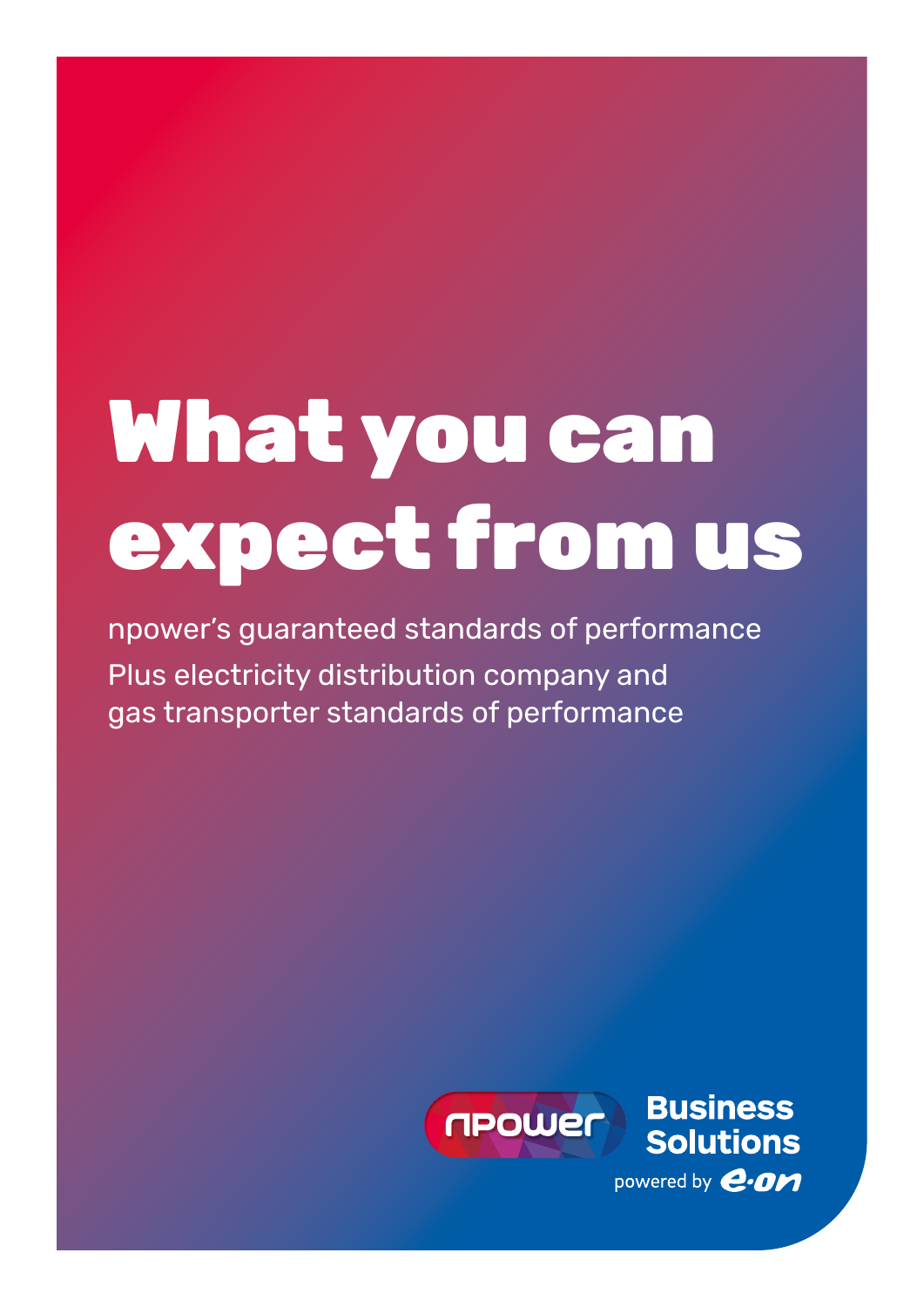When we make an appointment to visit your property, whether for a meter inspection or something else, we'll ensure it is within a reasonable timeframe and that we stick to it. You'll be given a fourhour time slot between Monday to Friday 8am to 8pm, or on Saturday or Sunday between 9am and 5pm. These hours may change due to public holidays. We may be able to give you a two-hour time slot if you ask for one.

Of course, any representative of npower who comes to your property will have the necessary skills and experience to carry out the task in hand.

- the disconnection of your supply to recover a debt, or
- the reconnection of your supply cut off for nonpayment of a debt that you have now paid or agreed to pay.

These standards apply to appointments made with both domestic and nondomestic (microbusiness) customers.



#### **If we don't keep our appointment**

You'll receive £30 in compensation if for any reason we can't make your appointment, or if we cancel or rearrange it with less than one working day's notice without your consent.

We don't have to make a payment where we cancel an appointment relating to:

# Our guaranteed

# What you can standards see in here **Appointments**

| $\bullet$ | <b>Our guaranteed standards</b>                                   |    |
|-----------|-------------------------------------------------------------------|----|
| $\bullet$ | What you can expect from your<br>electricity distribution company | 6  |
|           | - Section 1 - existing connections                                | 6  |
|           | - Section 2 - new connections                                     | 11 |
| $\bullet$ | What you can expect from<br>your gas transporter                  | 20 |

We only intend this leaflet to be a guide. It doesn't impose any extra obligations on us. For full details of the relevant standards of performance, just visit **legislation.gov.uk**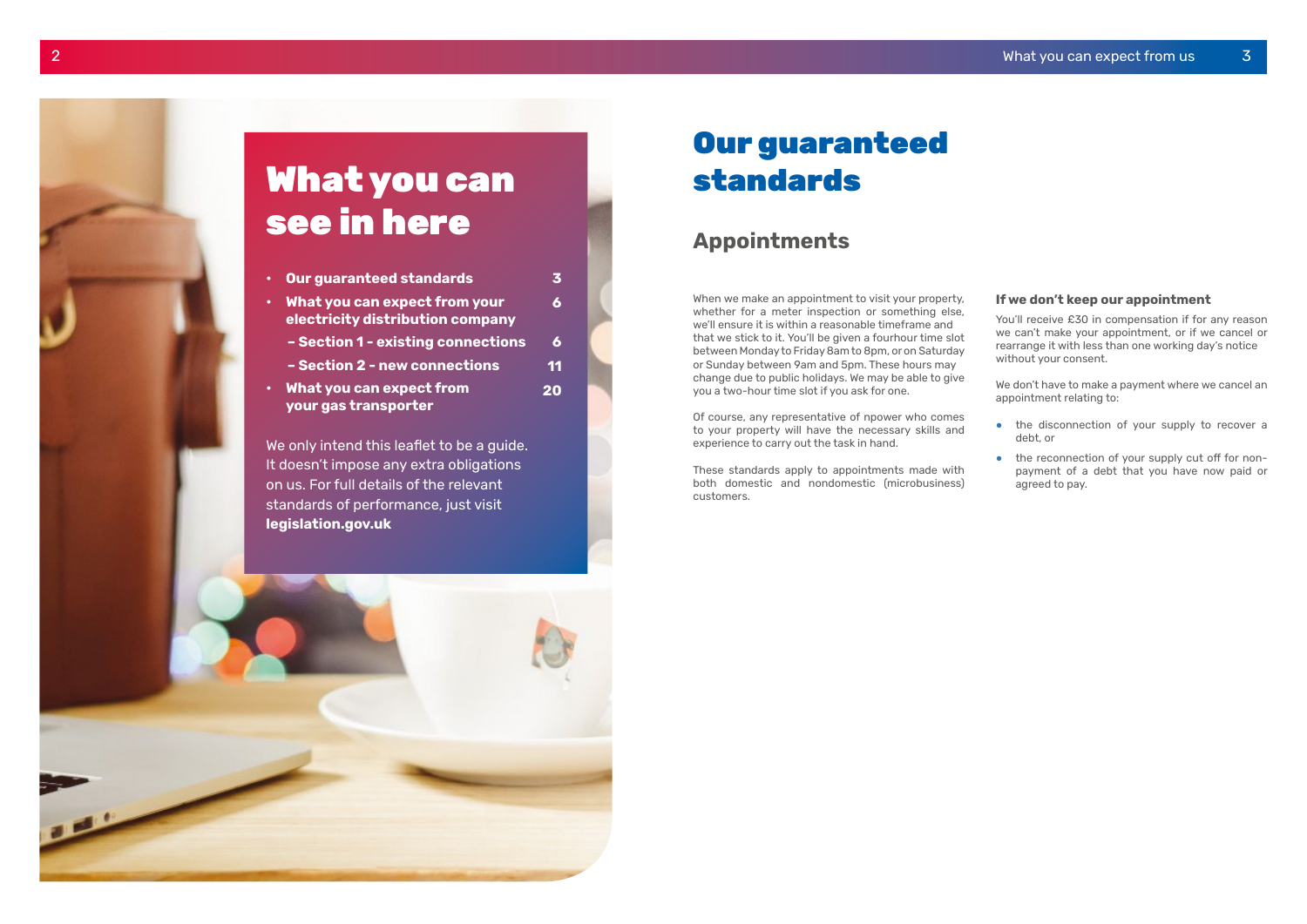#### **Disputes**

If you disagree and cannot reach agreement with us about whether you should receive a payment, you may refer the case to the Ofgem, the gas and electricity regulator, to request a formal decision.

In line with Section 39(4) of the Electricity Act 1989 and 33A(5) of the Gas Act 1986, any guaranteed standard payments you receive will not prejudice your entitlement to any other remedy or action that may be open to you because of our failure.

#### **Exceptions**

- Only one compensation payment of £30 will be made for an ongoing failure.
- If we don't fulfil our promise of paying compensation within 10 working days, we're only required to make one extra payment of £30.
- If we fail to keep to an agreed appointment, only one compensation payment will be made – even if the appointment was for a number of different things.

It's important that we're upfront and clear with you about when compensation payments are due and when they're not. That's why we want to clearly set out the exceptions to the compensation statements made above.

- $\bullet$  If you're already in a dispute with us over whether or not you're owed compensation.
- If you don't allow us to enter your property when we've agreed an appointment slot with you, or if we can't gain access for any reason.
- If you ask us not to take action over a new problem, or to stop taking action over an ongoing one.
- If we've reason to believe that you requested an appointment/call-out for a faulty meter despite knowing that there wasn't an issue with it.
- If your meter has been deliberately interfered with or damaged by you or somebody else.
- If something happens that's outside ourcontrol (and we've taken all reasonable steps to prevent it occurring or to prevent us from not being able to meet the standard).
- Severe weather.
- If you have outstanding bills to pay which are overdue (for which we could disconnect your property).
- If completing necessary work would mean breaking the law.

Other reasons why compensation may not be paid include:

#### **Getting compensation from your electricity distribution company and gas transporter**

Sometimes you may be owed compensation by your electricity distribution company or gas transporter, e.g. if there's a power cut and it's their fault. If they owe you compensation, they'll pass on the money to us and we'll ensure you get it within 10 working days of when we receive it.

You'll receive £30 compensation if we don't do this, in addition to any money owed to you by the electricity distribution company or gas transporter.

#### **Compensation payments from npower**

You'll receive any compensation that we owe you within 10 working days of the original failure on our part. You'll receive another £30 within 10 working days if you don't receive the above compensation in time. This doesn't apply to any payments relating to meter disputes.





**If you lose your gas supply or can smell gas, call the National Gas Emergency Service Immediately on 0800 111 999.**

**Don't use a mobile phone in the presence of a suspected gas leak.**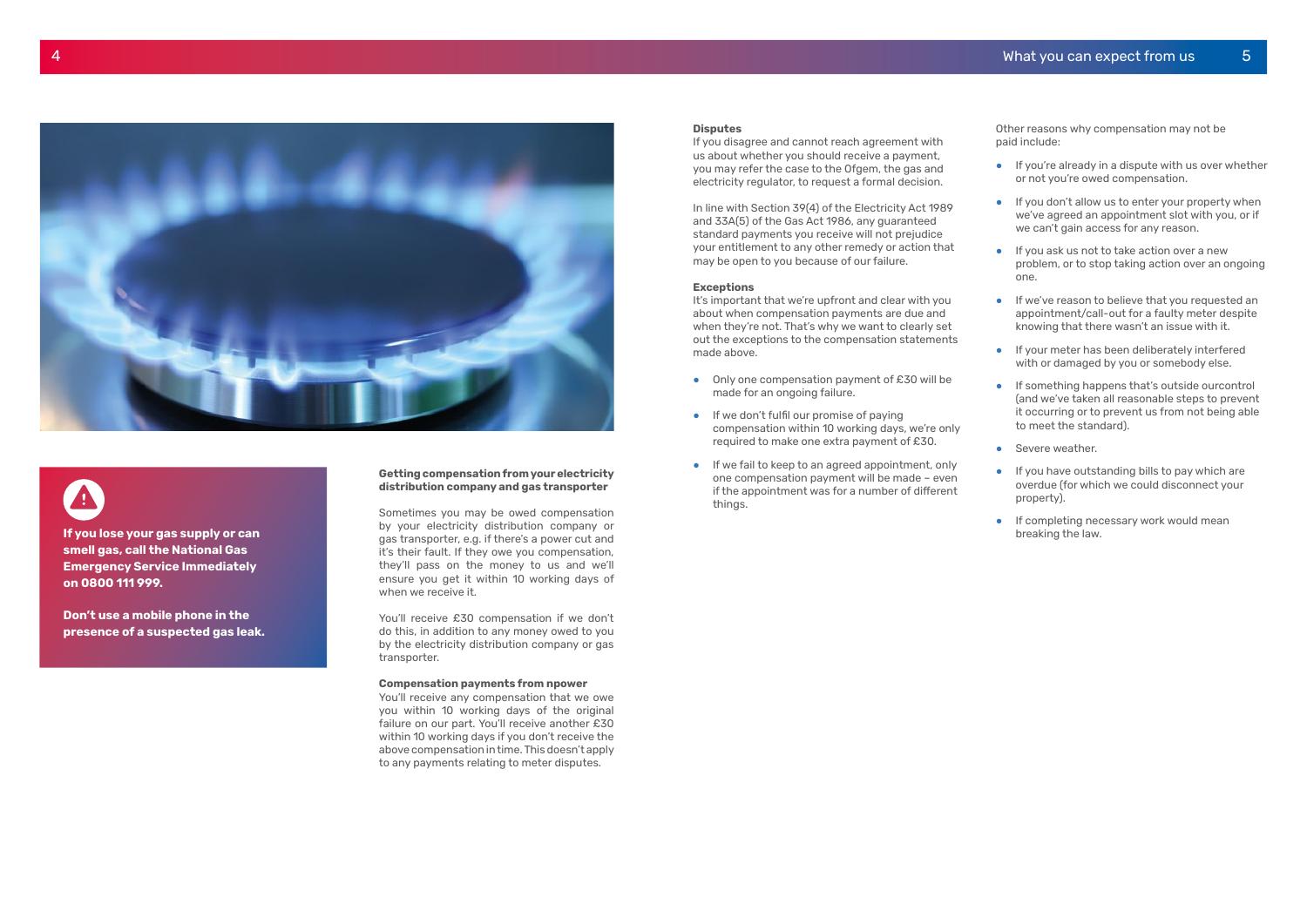While npower is your supplier - we do meter readings and supply you with your energy bills – we are not your distribution company (it owns the wires that bring electricity to your home or business).

In line with the Electricity (Standards of Performance) Regulations 2015, we've set out the guaranteed standards that apply to your electricity distribution company.

The guaranteed standards are set by Ofgem, the gas and electricity regulator. You as a domestic or non-domestic customer are entitled to receive a payment if the distribution company fails to meet these standards. The distribution company can make these payments either directly to you or via npower.

In line with Section 39A (5) of the Electricity Act 1989, any guaranteed standard payments you receive won't prejudice your entitlement to any other action or remedy that may be open to you due to your distribution company's failure.

Sometimes the guaranteed standards may not apply. This can be due to: events beyond the distribution company's control – such as severe weather; or the actions of third parties; or if the distribution company can't gain access to premises or their own equipment, or they can't identify customers affected by supply interruptions. If the distribution company

claims any of these exemptions, they must demonstrate that they'd taken all reasonable steps to prevent such circumstances from occurring and to prevent failure.



## What you can expect from **Guaranteed Standards** your electricity distribution company – section 1

**This section is for you if you already have an electricity supply. Here's what to expect if you lose your electricity supply – and how soon it can be reconnected. It covers the standards of performance for electricity distribution companies in England, Scotland and Wales.** 

#### **Regulation 5 – Restoring your electricity supply in normal weather**

If your electricity supply fails in normal weather conditions due to a problem on the distribution system, the distribution company will restore it within 12 hours of them becoming aware of the problem.

You'll receive £75 if you are a domestic customer or £150 if you are a non-domestic customer and it fails to restore it within 12 hours.

You'll also receive an extra £35 for every extra 12-hour period that your supply is off.

#### **Regulation 6 – Restoring your supply in normal weather where 5,000 customers or more are affected**

If your electricity supply fails in normal weather conditions due to a single incident on the distribution system that affects 5,000 premises or more, the distribution company will restore it within 24 hours of it becoming aware of the problem.

You'll receive £75 if you are a domestic customer or £150 if you are a non-domestic customer and it fails to restore it within 24 hours.

You'll also receive an extra £35 for every extra 12-hour period that your supply is off – up to a maximum of £300.

#### **Regulation 7 – Restoring your electricity supply in severe weather**

If your electricity supply fails in severe weather conditions due to a problem on the distribution system, the distribution company will restore it within the period shown below, as prescribed by the regulation:

| <b>Category of</b><br>severe weather | <b>Definition</b>                                                                                                                                                                                                                                 |
|--------------------------------------|---------------------------------------------------------------------------------------------------------------------------------------------------------------------------------------------------------------------------------------------------|
| <b>Category 1</b><br>(medium events) | Lightning events – when a distribution<br>company experiences at least 8 times<br>the normal amount of higher voltage<br>faults in 1 day - supplies will be<br>restored within 24 hours                                                           |
|                                      | Non-lightning events - when<br>a distribution company experiences<br>8 or more but fewer than 13 times the<br>normal amount of higher voltage<br>faults in 1 day - supplies will be<br>restored within 24 hours                                   |
| <b>Category 2</b><br>(large events)  | Non-lightning events - when<br>a distribution company experiences<br>at least 13 times the normal amount<br>of faults in 1 day - supplies will be<br>restored within 48 hours                                                                     |
| Category 3<br>(very large events)    | Any severe weather events where a<br>very large number of customers are<br>affected - supplies will be restored<br>within a period as calculated using a<br>formula based on the number of<br>customers affected as set out<br>in the Regulations |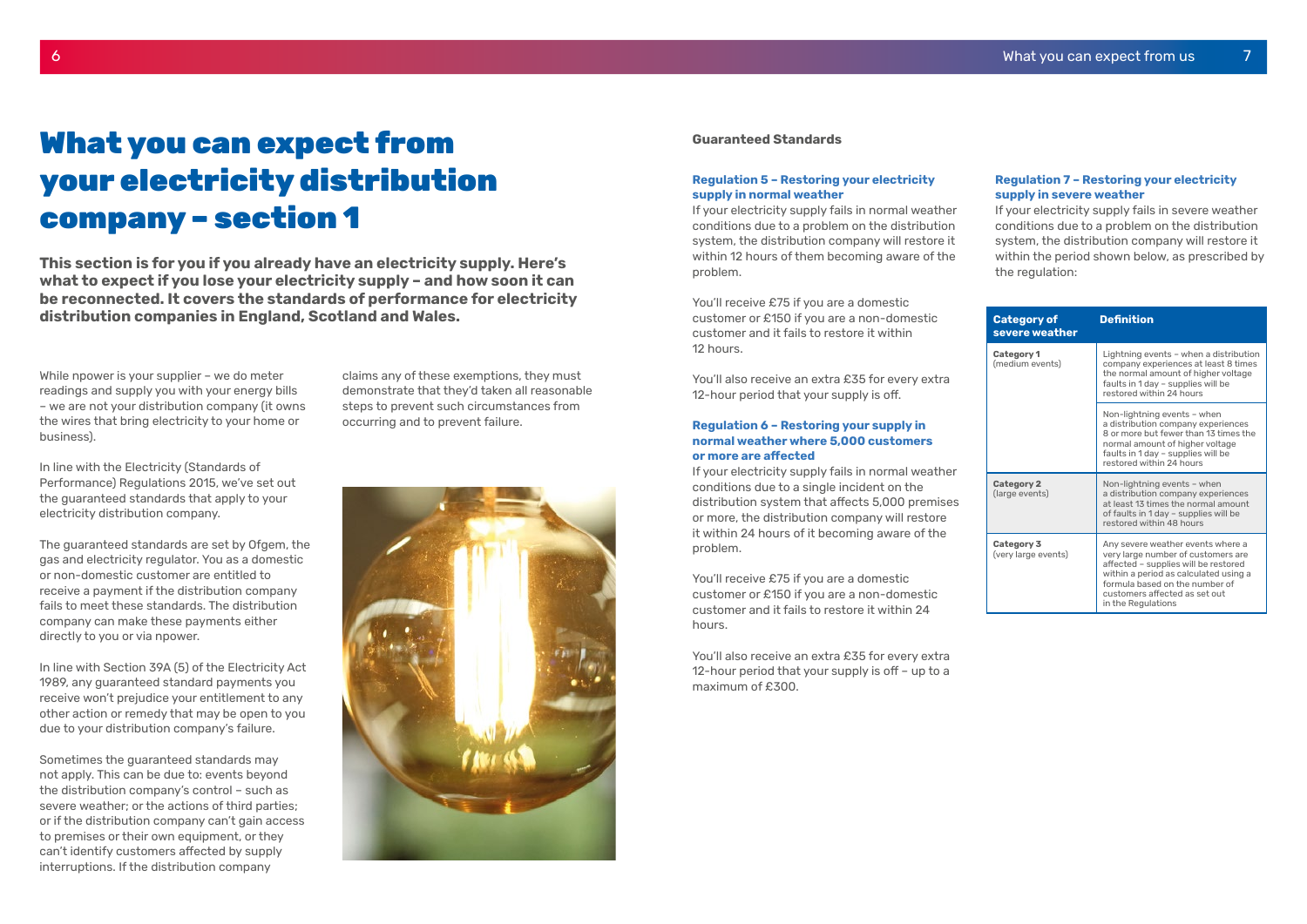If the distribution company fails, it will arrange for you to receive £70 (both domestic and non-domestic customers). You'll also receive an extra £70 for each extra 12 hours your supply is off – up to a maximum of £700. Payments will be made as soon as reasonably practicable.

#### **Regulation 8 – Rota Disconnections**

Very occasionally there may be a shortage of electricity supply in your local area and so your supply may need to be interrupted on a rota basis, so that the available load is shared out. The distribution company always aims to keep the impact of this to a minimum.

It will ensure that you're not without electricity for more than a total of 24 hours due to this rota disconnection.

If you're without supply before the rota disconnections start, this is covered by the appropriate Regulations - 5, 6 or 7.

You'll receive £75 as a domestic customer or £150 as a non-domestic customer if your distribution company fails the above standard.

#### **Regulation 10 – Multiple Interruptions**

You're entitled to £75 compensation if your electricity supply fails because of a distribution system problem leaving you without power for 3 or more hours on four or more different occasions in any 12-month period starting on 1 April.

You must make a valid claim for this payment within three months of year ending 31 March. Just give the address of the premises affected and the dates of the electricity supply failures. Incidents can't be included if a payment for them has already been made.

#### **Regulation 11 – Distribution company's Fuse**

Your distribution company will come to your premises within 3 hours, if you report information to it so that it believes there may be a failure of the main fuse between the incoming supply cable and your meter. It'll come to you within 3 hours on weekdays if you notify it between 7am and 7pm.

It'll come to you within 4 hours at weekends and bank holidays if you contact it between 9am and 5pm. Outside of these times, it'll view your call as if it had received it at the start of the next working day. You'll receive £30 compensation if it fails to meet these times.

#### **Regulation 12 – Informing you about a planned supply interruption**

Your distribution company will give you at least 2 days' notice of a planned interruption.

You may refer your case to Ofgem, if you can't reach an agreement with your distribution company over whether you are entitled to compensation.

As a domestic customer you can claim £30 – or £60 if you're a non-domestic customer – within 1 month of a failure to give 2 days' notice or if it switches your electricity off on a different day.

#### **Regulation 13 – Voltage Complaints**

Your distribution company will send an explanation about any problems with the voltage of electricity to your premises within 5 working days of you reporting it. Or it may offer to visit your premises to investigate within 7 working days.

You'll receive £30 compensation if it fails to adhere to these timescales.

#### **Regulation 17 – Appointments**

You'll be offered a morning or afternoon appointment within a two-hour time slot, if the distribution company needs to visit your premises, or if you request that it visits you. This standard doesn't apply to visits involving connections work.

You'll receive £30 compensation if it fails to make or keep such an appointment.

#### **Regulation 19 – Notification of Payment under Guaranteed Standards**

Your distribution company will notify you, or your electricity supplier (that's us), of any guaranteed standards which it's failed to meet – except those where you need to make a compensation claim. It'll send payment either directly to you, or to npower to pass onto you, within 10 working days of becoming aware of the failure.

This timescale doesn't apply to failures under Regulation 7 – restoring your supply in the event of severe weather. Compensation payments for failures under this regulation will be made as soon as reasonably practicable.

You're entitled to an extra £30 in compensation if the distribution company fails to notify you or us of any standards it hasn't met, or if any compensation payments are delayed.

#### **Claiming compensation**

To make a claim under any of the above regulations applying to your distribution company, please call its general enquiries number – listed in "How to contact your electricity distribution company" on page 19 of this document. It'll give you details on how to claim.

Claims made outside the office hours listed are treated as having been made on the next working day.

#### **Contacting your electricity distribution company**

If you need any more information about the guaranteed standards, or if you want to know more about the services of your distribution company, just call them on the number on page 19 of this document.

Unsure of who your distribution company is? You can find out by looking at an electricity bill from your supplier (us).

Calls or emails to your distribution company outside office hours are treated as having been received at the start of business on the next working day.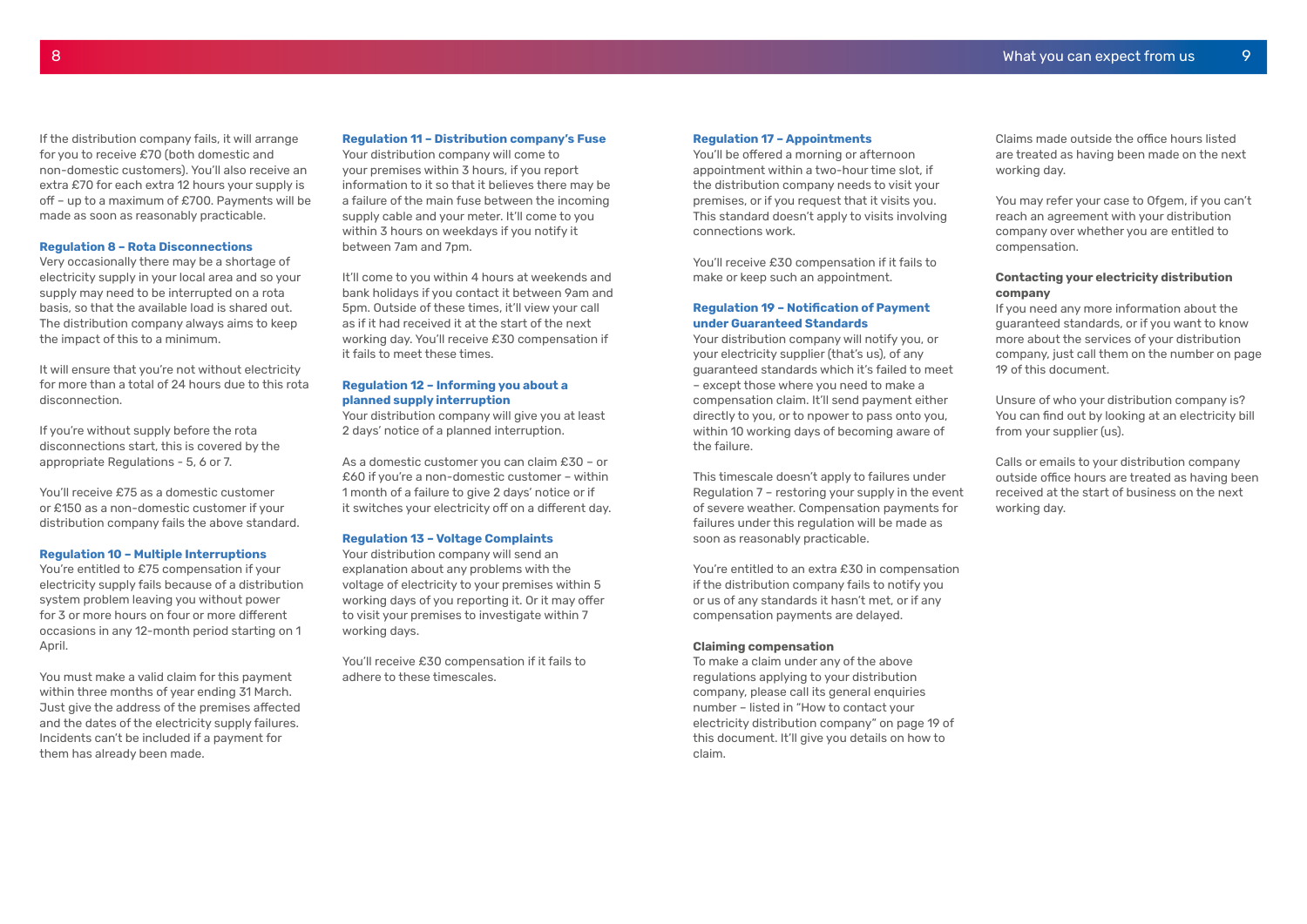#### **Codes of Practice**

Your electricity distribution company will have an official code of practice describing its customer services – including those for anyone who is blind, deaf or hearing impaired, those who rely on electricity for health reasons, and those who require a password for appointments. Copies of your distribution company's codes of practice can be requested free of charge or can be downloaded from its website.

#### **How to make a complaint**

Your distribution company's complaints handling procedure can usually be found on its website. You can also get in touch with it on the general enquiries number on page 19 to ask how to make a formal complaint.

If your distribution company has sent you their 'final position' letter or they haven't been able to resolve your complaint within eight weeks, you can take your complaint to Ombudsman Services: Energy - there to help resolve disputes between energy companies and their customers. It's free to use their services, and they're totally independent – so they don't take sides, and make their decision based only on the information available.

If you agree with their decision, your distribution company has to act on what they say.

Register your complaint online at **ombudsman-services.org/energy** or call **0330 440 1624** .



The guaranteed standards set by Ofgem may not apply if: • Your distribution company is unable to meet them due to exceptional circumstances, events beyond their control, industrial action, third party action or if they can't access the premises to complete work. If they invoke any of these exemptions, they must show that they have taken all reasonable steps to prevent such circumstances and to prevent failure.

To supply energy to your home or business, we work with electricity distribution companies who own the wires and cables that connect it to the grid. These distribution companies are not responsible for taking meter readings or billing you for your electricity consumption, but they are expected to meet the guaranteed standards required by Ofgem for metered demand and generation connection services.

- The connections work has been completed by an independent connections provider.
- Reinforcement is required due to the installation of approved equipment – such as small scale generation – at domestic premises or small businesses where no modification to the physical connection is required and no connection charge is made.

It's important for you to know what to expect from your distribution company. Otherwise you might not know who is responsible for a problem and where compensation might be due.

In this guide, we'll set out the standards relating to getting a connection to its system with which your distribution company must comply. In part A, we summarise the Electricity (Connected Standards of Performance) Regulations 2015, in relation to metered demand connections – and the Direction under Distribution Licence Condition 15A, in relation to generation connections. Part B summarises the above regulations insofar as they relate to unmetered connections.

#### **A. Standards relating to connections to properties with a metered supply of electricity**

#### **Where the standards do not apply**

# What you can expect from your electricity distribution company – section 2

**This section is for you if you want to set up a new or enhanced connection. It covers the standards of service for electricity distribution companies in England, Scotland and Wales.**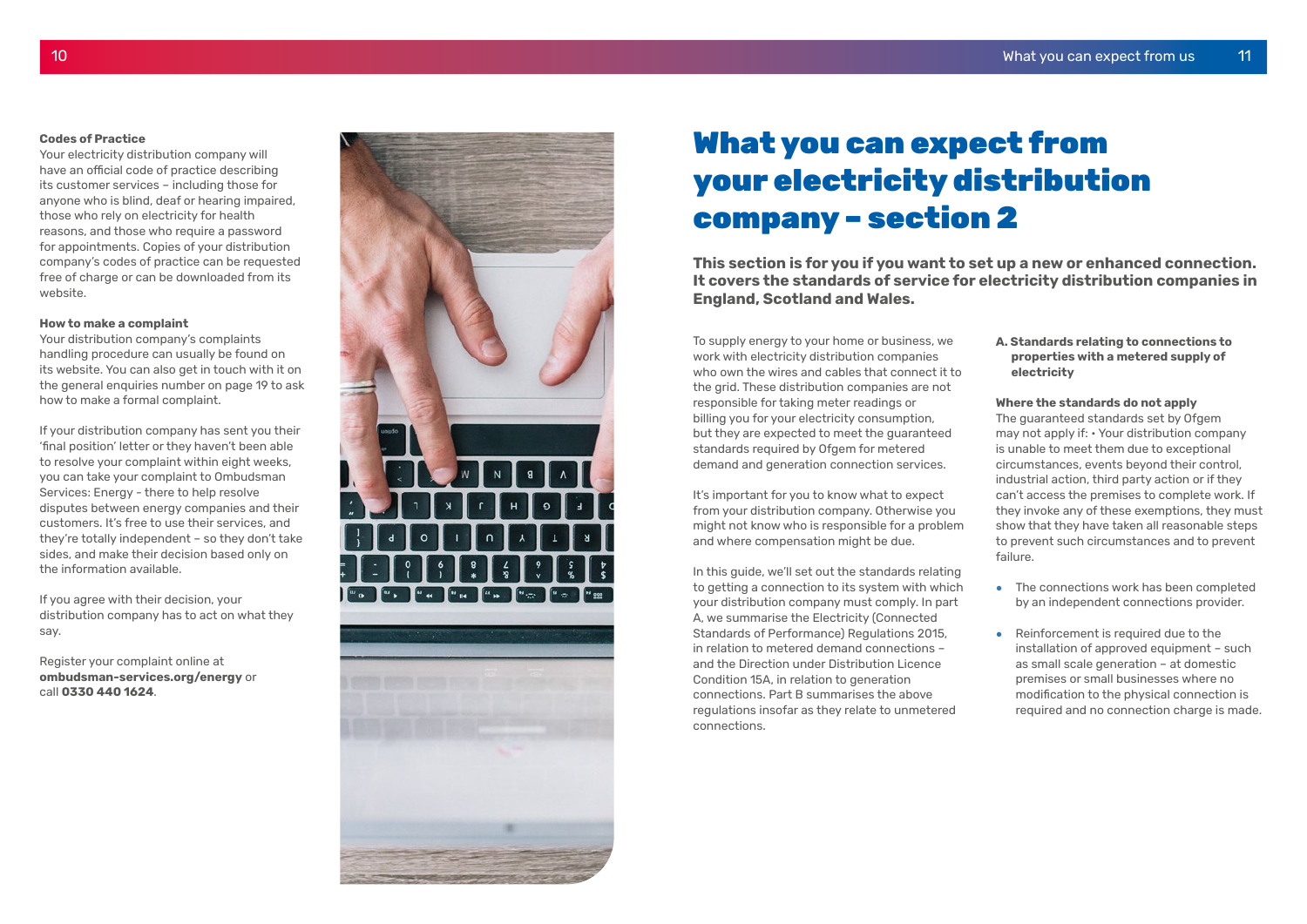The relevant demand standards will apply where a new demand connection includes the installation of a single small scale generation unit (SSEG). The relevant generation standards will apply where a new demand application includes the installation of multiple SSEG generation or large scale (G59) generation.

#### **Guaranteed standards for generation connection**

Your distribution company offers certain guarantees on their key connection services. These apply to new or modified connections, although works that are solely associated with moving your meter are only included as part of 'modified connections' for Budget Estimates, Quotations and the Quotation Accuracy Scheme.

#### **Provision of Budget Estimates**

If you request a desk-top budget estimate of connection costs, the distribution company will provide it within the timescales below. These timescales begin after you've given them all the information they need and paid any applicable fees.

Please note: timescales may be different if your distribution company needs to visit your property to make a budget estimate.

You'll receive a budget estimate within 10 working days if the required capacity of the connection is less than 1MVA (Mega Volt Amp). Anything above this and the estimate will be provided within 20 working days.

You will receive £65 compensation if your distribution company fails to keep to these timeframes.

#### **Provision of Quotations**

Your distribution company can provide you with a quotation (i.e. a formal offer of terms) for a connection after they've all the information they need, and after you have paid them any applicable fees. This will be provided within the timescales below left.

You are entitled to a fixed amount of compensation for each working day that the distribution company is late with these timeframes.

#### **Quotation Accuracy Scheme**

This only applies if you're asking for a quotation for small-project demand connections or a single LV service demand connection.

You can challenge the accuracy of your quotation with the Quotation Accuracy Scheme. Your distribution company will make a fixed payment if your quotation is found to be inaccurate or incomplete. It will give you a correct quotation and refund you any overpayment that you've made. You'll need to repay an additional amount if your distribution company has undercharged you.

**Contacting you about scheduled work and completing work for single LV service and small LV projects demand connections** After you've given your distribution company written acceptance of its quotation and paid the full amount, you'll be contacted within 7 working days so it can arrange dates to carry out the work.

Sometimes when it first contacts you, it may not be possible to agree dates, e.g. if consents and wayleaves are needed.

Please note: works associated with moving meters are not covered by this standard.

You'll receive £15 for each working day if your distribution company fails to contact you. Once a date is agreed to complete the works – or a phase of works specified in the quotation – this may be varied at your request or as agreed or notified by your distribution company, e.g. if the planned works are postponed due to severe weather; or if there are delays in obtaining wayleaves or other consents, or if prerequisite works haven't been completed.

Your distribution company will complete the works on the agreed date.

It will pay you £35 for each working day that it's late.

| <b>Provision of Quotations</b><br><b>Type of Connection</b>                                                                                                                                                                                                                                           | <b>Demand</b><br><b>Timescale</b> | <b>Generation</b><br><b>Timescale</b> | <b>Late payment</b><br>per working day |
|-------------------------------------------------------------------------------------------------------------------------------------------------------------------------------------------------------------------------------------------------------------------------------------------------------|-----------------------------------|---------------------------------------|----------------------------------------|
| Single LV (Low Voltage) service demand<br>connection or service alteration (including work<br>associated with moving a meter)                                                                                                                                                                         | 5 working days                    |                                       | £15                                    |
| Small project demand connection (domestic<br>developments of 2 - 4 units requiring no LV<br>network extension; or 1 - 4 units requiring LV<br>network extension; or single premises of any kind<br>requiring 2- or 3-phase connections, in all cases<br>involving LV only and whole-current metering) | 15 working days                   |                                       | £15                                    |
| Other LV connections with LV works                                                                                                                                                                                                                                                                    | 25 working days                   | 45 working days                       | £65                                    |
| Connections involving HV (High Voltage) works                                                                                                                                                                                                                                                         | 35 working days                   | 65 working days                       | £135                                   |
| Connections involving EHV (Extra High<br>Voltage) works                                                                                                                                                                                                                                               | 65 working days                   | 65 working days                       | £200                                   |

| <b>Quotation Accuracy Scheme</b><br><b>Type of Connection</b>                                                                                                                                                                                                                                               | <b>Payment</b> |
|-------------------------------------------------------------------------------------------------------------------------------------------------------------------------------------------------------------------------------------------------------------------------------------------------------------|----------------|
| Single LV service demand connection<br>or alteration (including work<br>associated with moving a meter)                                                                                                                                                                                                     | £335           |
| Small-project demand connection<br>(domestic developments of 2 - 4 units<br>requiring no LV network extension;<br>or 1 - 4 units requiring LV network<br>extension; or single premises of<br>any kind requiring 2- or 3-phase<br>connections, in all cases involving LV<br>only and whole-current metering) | £670           |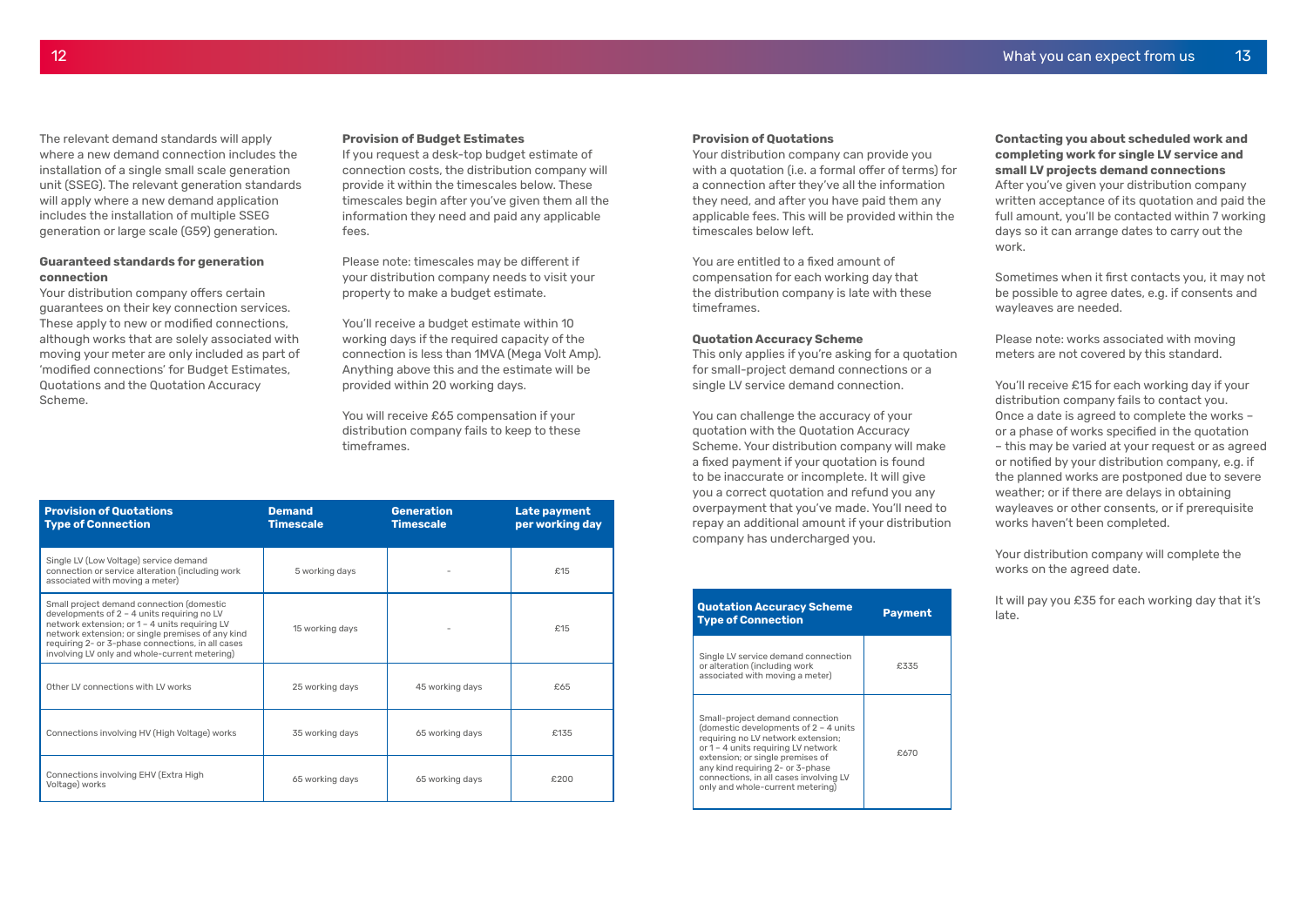**Contacting you about scheduled work and commencing and completing work for all other LV connections, HV and EHV connections**

After you've given your distribution company written acceptance of its quotation and paid the full amount – or the specified amount for phases of work in the quotation – it will contact you to arrange dates to carry out the work.

Sometimes when it first contacts you, it may not be possible to agree dates, e.g. if consents or wayleaves are needed.

You'll receive the following fixed amount for each working day it's late if it fails to contact you:

Your distribution company will agree dates with you to begin and finish the work – or the specified work phase in the quotation – plus energise the supply if it's needed.

You can vary the dates – or it can notify you of a change of date, e.g. if it has to postpone the works due to bad weather, or prerequisite works haven't been finished, or if there are delays in getting the wayleave consents, or it can't carry out live working on its system for safety reasons.

#### **Complaints**

Please contact your distribution company if you've a complaint about any aspect of its service. Contact details can be found on page 19.

If your distribution company can't resolve the issue with you – and you're either a domestic or small business customer – you can refer it to the Ombudsman Services: Energy. It offers free and independent disputeresolution advice. It will look at your complaint, but will expect you to allow your distribution company to try to sort it out first. You can contact them by calling **0330 440 1624** or visiting **ombudsman-services.org/energy**

- under exceptional circumstances
- or due to events beyond its control
- industrial action
- actions of third parties
- not being able to gain access to its equipment
- New Roads and Street Works
- Act 1991 restrictions
- $\bullet$  or where the total number of units of street lighting or other street furniture for which you have requested quotations, in the current month exceeds 115% of the monthly average for the last calendar year.

#### **B. Standards relating to connections to equipment which do not have a metered supply of electricity**

This part sets out the standards for unmetered services to street lighting or street furniture provided by the distribution company that owns the electricity wires and cables by which electricity is supplied to your equipment.

These standards apply to authorities responsible for street lighting and street furniture, referred to in this document as "you".

These standards do not apply to schemes involving more than 100 units of street lighting or other street furniture, or street lighting or street furniture schemes requiring HV works.

These standards do not apply if you have entered into a separate bilateral agreement with the distribution company in respect of performance standards.

Sometimes the standards may not apply including:

If any of these exemptions are invoked, your distribution company will need to demonstrate that it had taken all reasonable steps to prevent the circumstances occurring and to prevent failure.

You'll receive the following fixed amount for each working day it's late if we fail to meet an agreed date:

| <b>Type of Connection</b>       | <b>Timescale to make contact</b> | Late payment per working day |
|---------------------------------|----------------------------------|------------------------------|
| Other LV connections            | 7 working days                   | £65                          |
| Connections involving HV works  | 10 working days                  | £135                         |
| Connections involving EHV works | 15 working days                  | £200                         |

| <b>Type of Connection</b>          | Late payment per<br>working day for<br>commencing work | Late payment per<br>working day for<br>completing work | Late payment per<br>working day for<br>energising where<br>required |
|------------------------------------|--------------------------------------------------------|--------------------------------------------------------|---------------------------------------------------------------------|
| Other LV connections with LV works | £25                                                    | £135                                                   | £135                                                                |
| Connections involving HV works     | £25                                                    | £200                                                   | £200                                                                |
| Connections involving EHV works    | £25                                                    | £270                                                   | £270                                                                |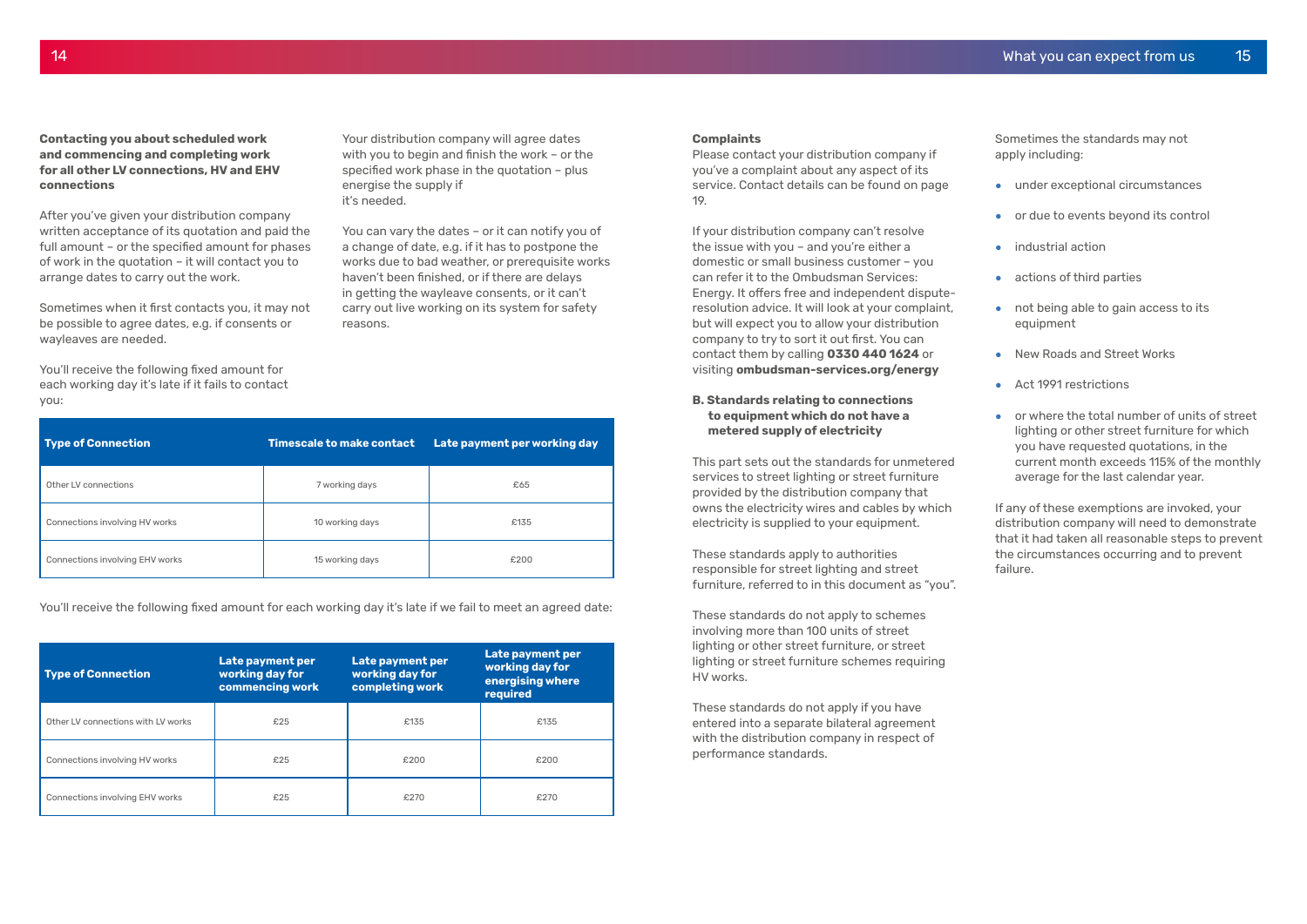#### **Unmetered Connection Standards**

#### **Fault Repairs**

If you notify your distribution company of a fault repair affecting your unmetered equipment that needs to be carried out by it, it will respond in the following timescales. If it fails to meet the standard it will make the appropriate payment.

#### **Provision of Quotations for New Works**

If it fails it will pay you £15 for each working day it's late.

If you ask your distribution company for an individual quotation for a connection scheme outside its published standard charges, it will provide this within 25 working days from when you have given it all the information that it needs and paid it any applicable fees.

#### **Completing New Works**

#### **(a) Works on a New Site**

Once the distribution company receives written acceptance of its quotation, you have paid the full amount quoted, and you have confirmed that any prerequisite works for which you are responsible have been completed (e.g. erecting street lighting columns), it will agree a date to complete the requested scheme. Once a date is agreed to complete the works, this may be varied by your request or agreement or as notified by your distribution company (for example due to delays in obtaining permits, local authority restrictions or other access problems, or if severe weather causes it to postpone planned works). It will complete the works on the agreed date.

If it fails it will pay you £15 for each working day it's late completing the scheme.

#### **(b) Works in an Existing Adopted Highway**

Your distribution company will complete the requested scheme within 35 working days provided that any prerequisite works for which you are responsible have been completed (e.g. erecting street light columns). This may be varied by your request or agreement or as notified by your distribution company (for example due to delays in obtaining permits, local authority restrictions or other access problems, or if severe weather causes it to postpone planned works).

If it fails it will pay you £15 for each working day it's late completing the scheme.

#### **Notification of Payment under Guaranteed Standards**

If your distribution company fails to meet any of the standards it will pay you by cheque, electronic transmission or as a credit to your connection invoice if it fails to meet any of the standards. It'll pay you within 10 working days of the failure (for budget estimates); or of a quotation being found to be inaccurate or incomplete (for the Quotation Accuracy Scheme); or of completion of the job (for all the other standards in this document).

You'll receive an extra £65 if it fails to make the payment within the above timescales.

#### **Disputes**

If you can't resolve a dispute with your distribution company about whether you should receive a payment, you can refer the case to Ofgem, to ask for it to give you a formal decision.

In line with Section 39A (5) of the Electricity Act 1989, any guaranteed standard payments you receive won't prejudice your entitlement to any other action or remedy that may be open to you due to your distribution company's failure.

| <b>Service</b>                                                                                                     | <b>Fault Repairs - street lighting or street furniture</b> |                          |  |
|--------------------------------------------------------------------------------------------------------------------|------------------------------------------------------------|--------------------------|--|
| <b>Type of Connection</b>                                                                                          | <b>Timescale</b>                                           | <b>Failure Payment</b>   |  |
| Works to remove immediate danger to the public<br>or property arising from the electricity distribution<br>network | Attend on site within<br>2 hours                           | £65                      |  |
| High-priority fault repair involving traffic lights                                                                | Restore supplies within<br>2 calendar days                 | £15 per working day late |  |
| High-priority fault repair not involving traffic lights                                                            | Restore supplies within<br>10 working days                 | £15 per working day late |  |
| Multiple-unit fault repair to street lights                                                                        | Restore supplies within 20<br>working days                 | £15 per working day late |  |
| Single-unit fault repair to street lights or street<br>furniture                                                   | Restore supplies within<br>25 working days                 | £15 per working day late |  |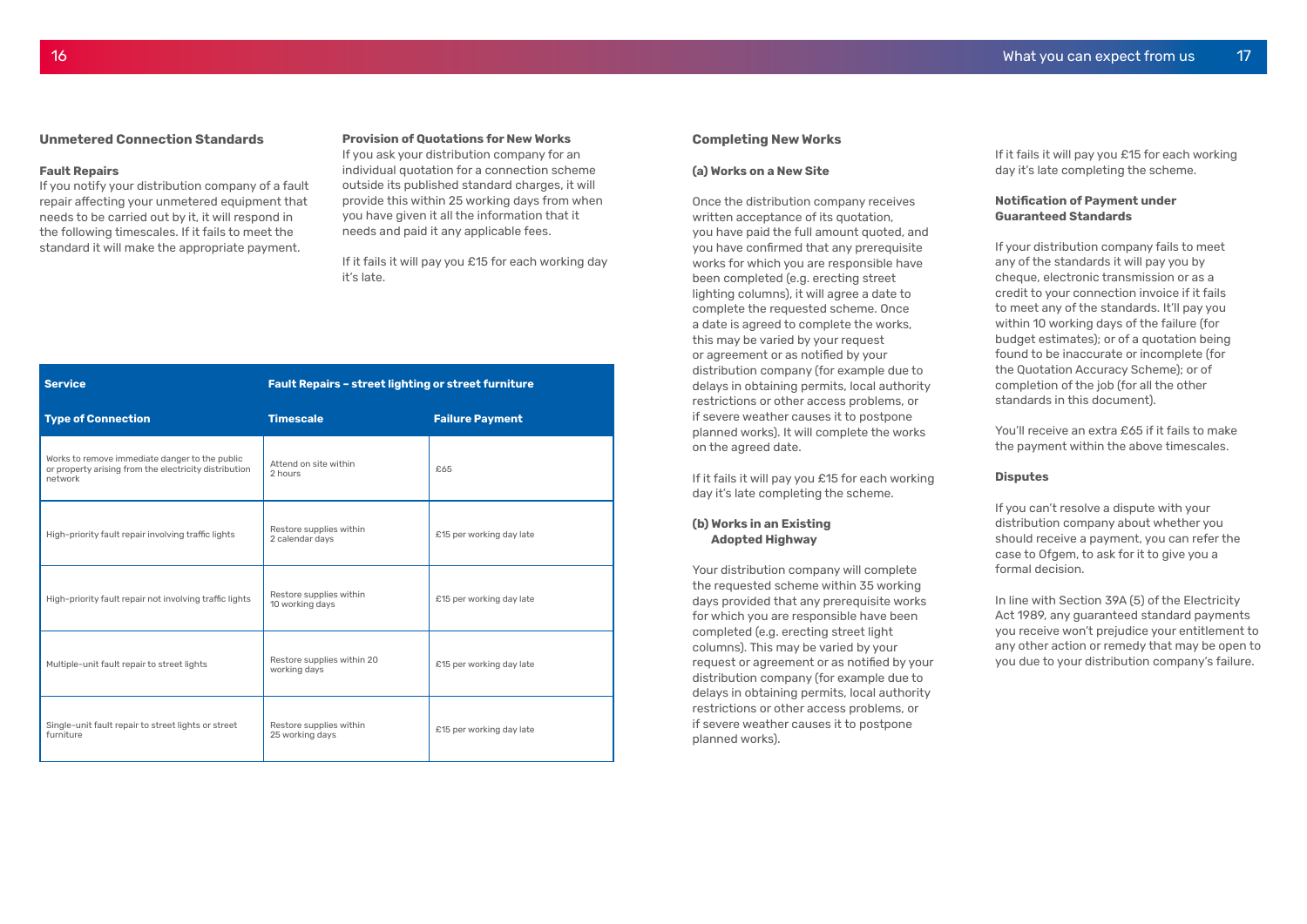#### **How to contact your electricity distribution company**

Please call the relevant number if you want more information about any of the guaranteed standards, or if you would like to request a service from your distribution company.

Unsure who your distribution company is? Just look at your electricity bill from your supplier (us).

Please note: if you call or email it outside of normal working hours, it will treat your enquiry as being received from the start of business on the next working day.

These standards also cover where it's accepted requests for quotations and estimates by phone.



#### **Connections enquiries (mon - Fri unless otherwise stated) Website address**

| 18                                                                                                                    | <b>Company</b>                                       | Area                                                    | <b>Emergency/</b><br><b>Supply Loss</b><br>(24 hours) | <b>General enquiries</b><br>(Mon-Fri unless<br>otherwise stated) | <b>Customer Relations</b><br>(Mon-Fri unless<br>otherwise stated) | <b>Connections enquiries</b><br>(mon - Fri unless otherwise stated) | <b>Website address</b>          |
|-----------------------------------------------------------------------------------------------------------------------|------------------------------------------------------|---------------------------------------------------------|-------------------------------------------------------|------------------------------------------------------------------|-------------------------------------------------------------------|---------------------------------------------------------------------|---------------------------------|
|                                                                                                                       | Western Power Distribution                           | East Midlands                                           | 105                                                   | 0800 096 3080<br>08:00 to 17:00                                  | 0800 055 6833<br>09:00 to 17:00                                   | 0845 724 0240<br>09:00 to 17:00                                     | westernpower.co.uk              |
|                                                                                                                       | Western Power Distribution                           | West Midlands                                           | 105                                                   | 0800 096 3080<br>08:00 to 17:00                                  | 0800 055 6833<br>09:00 to 17:00                                   | 0845 724 0240<br>09:00 to 17:00                                     | westernpower.co.uk              |
| ow to contact your electricity<br>stribution company                                                                  | Western Power Distribution                           | South & West Wales                                      | 105                                                   | 0800 096 3080<br>08:00 to 17:00                                  | 0800 055 6833<br>09:00 to 17:00                                   | 0845 601 3341<br>09:00 to 17:00                                     | westernpower.co.uk              |
| ease call the relevant number if you                                                                                  | Western Power Distribution                           | South West England                                      | 105                                                   | 0800 096 3080<br>08:00 to 17:00                                  | 0800 055 6833<br>09:00 to 17:00                                   | 0845 601 2989<br>09:00 to 17:00                                     | westernpower.co.uk              |
| ant more information about any of the<br>aranteed standards, or if you would                                          | UK Power Networks -<br><b>Eastern Power Networks</b> | East Anglia                                             | 105<br>0800 31 63 105                                 | 0800 029 4285<br>09:00 to 17:00                                  | 0800 028 4587<br>08:30 to 17:00                                   | 0800 029 4280<br>09:00 to 17:00                                     | ukpowernetworks.co.uk           |
| e to request a service from your                                                                                      | UK Power Networks -<br>London Power Networks         | London                                                  | 105 0800 31 63 105                                    | 0800 029 4285<br>09:00 to 17:00                                  | 0800 028 4587<br>08:30 to 17:00                                   | 0800 029 4280<br>09:00 to 17:00                                     | ukpowernetworks.co.uk           |
| stribution company.                                                                                                   | UK Power Networks -<br>South Eastern Power Networks  | South East England                                      | 105 0800 31 63 105                                    | 0800 029 4285<br>09:00 to 17:00                                  | 0800 028 4587<br>08:30 to 17:00                                   | 0800 029 4280<br>09:00 to 17:00                                     | ukpowernetworks.co.uk           |
| isure who your distribution company<br>Just look at your electricity bill from<br>ur supplier (us).                   | Northern Powergrid (Northeast)                       | The Northeast & most of North<br>Yorkshire              | 105                                                   | 0800 011 3332<br>24 hours                                        | 0800 781 8848<br>24 hours                                         | 0800 011 3433<br>Mon-Fri 08:00 to 20:00<br>Sat 09:00 to 17:00       | northernpowergrid.com           |
| ease note: if you call or email it                                                                                    | Northern Powergrid (Yorkshire)                       | West, South & East Yorkshire &<br>northern Lincolnshire | 105                                                   | 0800 011 3332<br>24 hours                                        | 0800 781 8848<br>24 hours                                         | 0800 011 3433<br>Mon-Fri 08:00 to 20:00<br>Sat 09:00 to 17:00       | northernpowergrid.com           |
| Itside of normal working hours, it will<br>eat your enquiry as being received<br>om the start of business on the next | Scottish Hydro Electric Power<br>Distribution        | North Scotland                                          | 105                                                   | 08000 483 515<br>08:00 to 17:00                                  | 0800 980 1394<br>Mon-Fri 08:00 to 20:00<br>Sat 08:00 to 17:00     | 08000 483 515<br>08:00 to 17:00                                     | ssen.co.uk                      |
| orking day.                                                                                                           | Southern Electric Power<br><b>Distribution</b>       | South England                                           | 105                                                   | 08000 483 516<br>08.00 to 17.00                                  | 0800 980 1394<br>Mon-Fri 08:00 to 20:00<br>Sat 08:00 to 17:00     | 08000 483 516<br>08:00 to 17:00                                     | ssen.co.uk                      |
| iese standards also cover where it's<br>cepted requests for quotations and                                            | SP Energy Networks                                   | Central & Southern Scotland                             | 105                                                   | 0330 1010 444<br>08:30 to 18:00                                  | 0330 1010 444                                                     | 0845 270 0785<br>08:30 to 16:45                                     | spenergynetworks.co.uk          |
| timates by phone.                                                                                                     | SP Energy Networks                                   | Merseyside, Cheshire<br>& North Wales                   | 105                                                   | 0300 1010 444<br>08:30 to 18:00                                  | 0330 1010 444                                                     | 0845 270 0783<br>08:30 to 16:45                                     | spenergynetworks.co.uk          |
| an a                                                                                                                  | <b>Electricity North West</b>                        | North West England                                      | 105<br>0800 195 4141                                  | 0800 0481 820<br>09:00 to 17:00                                  | 0800 195 4141<br>09:00 to 17:00                                   | 0800 048 1820<br>Mon-Thu 08:00 to 17:00<br>Fri 08:00 to 16:30       | enwl.co.uk                      |
|                                                                                                                       | <b>Electricity Network Company</b>                   | Great Britain                                           | 105<br>0800 032 6990                                  | 01359 243311<br>08:00 to 17:00                                   | 01359 243311<br>08:00 to 17:00                                    | 01359 243311<br>08:00 to 17:00                                      | gtc-uk.co.uk                    |
|                                                                                                                       | <b>ESP Electricity</b>                               | Great Britain                                           | 105<br>0800 731 6945                                  | 01372 587 500<br>08:00 to 18:00                                  | 01372 587 500<br>08:00 to 18:00                                   | 01372 587 500<br>08:00 to 18:00                                     | espug.com                       |
|                                                                                                                       | Independent Power Networks                           | <b>Great Britain</b>                                    | 105<br>0800 013 0849                                  | 0845 055 6199<br>08:00 to 17:00                                  | 0845 055 6199<br>08:00 to 17:00                                   | 0845 055 6199<br>08:00 to 17:00                                     | gtc-uk.co.uk                    |
|                                                                                                                       | <b>Energetics Electricity</b>                        | Great Britain                                           | 105<br>0800 804 8688                                  | 03300 587 452<br>08:30 to 16:45                                  | 03300 587 452<br>08:30 to 16:45                                   | 03300 587 452<br>08:30 to 16:45                                     | energetics-uk.com               |
|                                                                                                                       | Leep Electricity Networks                            | North West                                              | 105<br>01924 871 558 (24 hour)                        | 0345 122 6786                                                    | 0345 122 6786                                                     | 0345 122 6786                                                       | leeputilities.co.uk/electricity |
|                                                                                                                       | Harlaxton Energy Networks                            | Great Britain                                           | 105<br>0800 055 6288                                  | 0844 800 1813                                                    | 0844 800 1813                                                     | 0844 800 1813                                                       | harlaxtonenergynetworks.co.uk   |
|                                                                                                                       | <b>UK Power Distribution</b>                         | Great Britain                                           | 105<br>0800 311 8074                                  | 0844 740 0074<br>08:30 to 17:00                                  | 0844 740 0074<br>08:30 to 17:00                                   | 0844 740 0074<br>08:30 to 17:00                                     | ukpowerdistribution.co.uk       |
|                                                                                                                       | Eclipse Power Networks                               | Great Britain                                           | 105<br>01234 486487                                   | 01234 486487                                                     | 01234 486487                                                      | 01234 486487                                                        | eclipsepower.co.uk/networks     |
|                                                                                                                       | Energy Assets Networks                               | <b>Great Britain</b>                                    | 105<br>01506 405405                                   | 01506 405405                                                     | 01506 405405                                                      | 01506 405405                                                        | energyassetsnetworks.co.uk      |
|                                                                                                                       | <b>Fulcrum Electricity Assets</b>                    | Great Britain                                           | 105<br>03330 146 466                                  | 03330 146466                                                     | 03330 146466                                                      | 03330 146466                                                        | fulcrum.co.uk                   |
|                                                                                                                       | Murphy Power Distribution                            | <b>Great Britain</b>                                    | 105 020 7267 4366                                     | 020 7267 4366                                                    | 020 7267 4366                                                     | 020 7267 4366                                                       | murphygroup.co.uk               |
|                                                                                                                       | <b>Utility Assets</b>                                | Great Britain                                           | 105 01234 764652                                      | 01234 764 652                                                    | 01234 764652                                                      | 01234 764652                                                        | utilityassets.co.uk             |
|                                                                                                                       | Vattenfall Networks                                  | Great Britain                                           | 105<br>07976 783587                                   | 07976 783587                                                     | 07976 783587                                                      | 07976 783587                                                        | networks.vattenfall.co.uk       |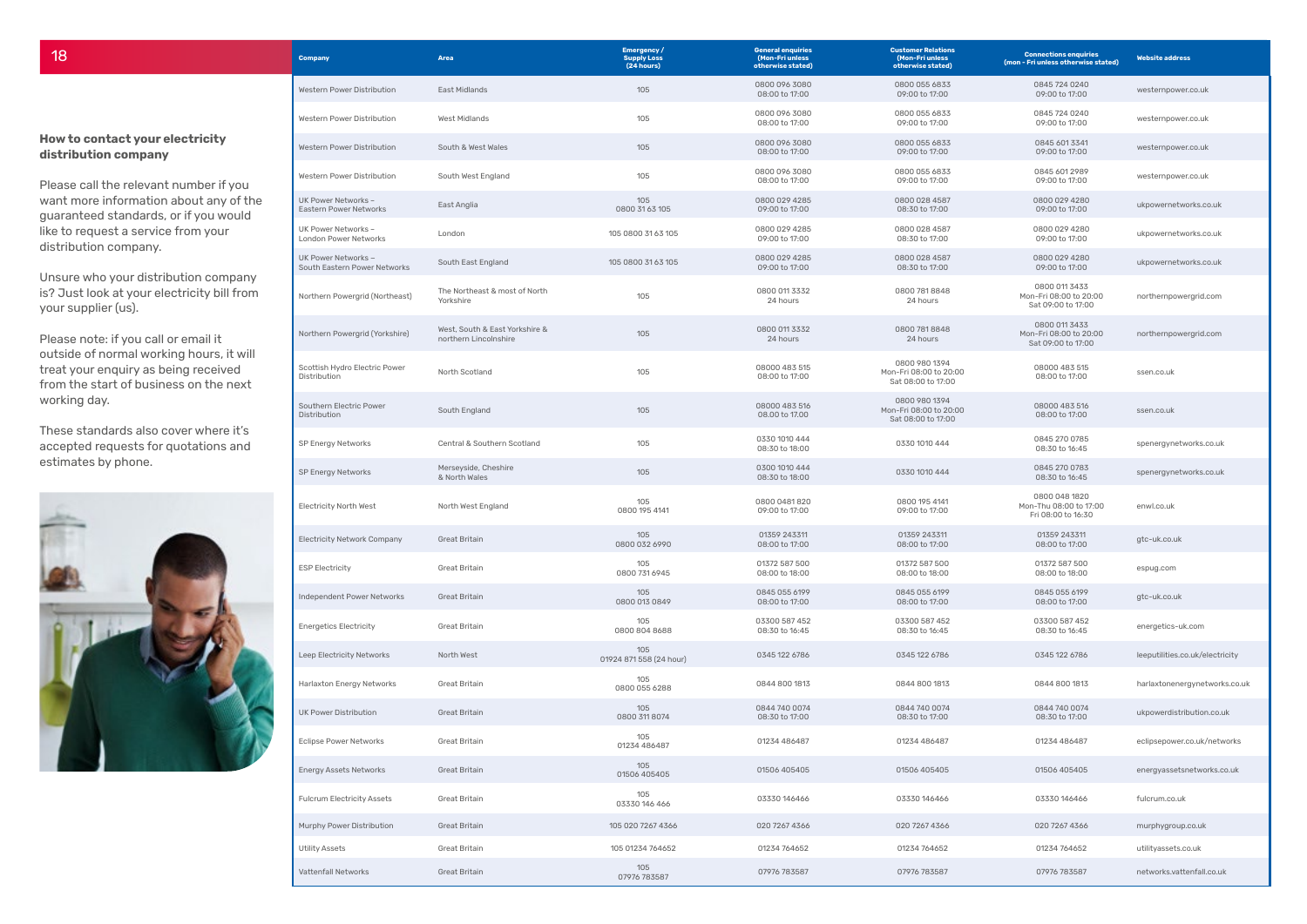Gas transporters (GTs) own the network of pipes that supply gas to your property. We work with them to ensure you receive a constant, uninterrupted supply of gas. As they're responsible for maintaining the network – and therefore the continuity of supply – they're required by the government to deliver certain standards of service.

All gas transporters in Britain must adhere to the guaranteed standards of service set out by Ofgem. These standards help to ensure that you are treated fairly and that you receive the right level of service.

The standards cover:

- Restoration of supply
- Reinstatement after work at your premises
- Providing alternative heating and cooking facilities for priority domestic customers
- Responding to complaints
- Notifying you of planned work where there's an interruption of your gas supply
- Connection services

You may be entitled to compensation if your gas transporter fails to meet any of these standards.

This document includes information on your gas transporter's standards of performance and the compensation payments you're entitled to if they failed to meet these standards.

As well as these guaranteed standards, Ofgem sets Licence Conditions of the minimum service standards that gas transporters must meet. For example, a gas transporter is measured in its response to phone calls made to the National Gas Emergency Service and the time it takes to respond to gas emergencies.

#### **Guaranteed Standards of Performance**

In most cases, compensation payments for failure to meet Ofgem's guaranteed standards are paid automatically. But some standards require you to make a compensation claim should your gas transporter fail to meet them. These standards are shown on the next page:

## **What you can expect from your gas transporter**

#### **Customer standards of performance for gas transporters**

#### **Guaranteed Standards of Performance**

| <b>Guaranteed Standard (GS)</b>                                           | <b>Standard Description</b>                                                                                                                                                                                                                                                                                                                                                                                                                                                                                                 | <b>Compensation for failure</b>                                                                                                                                                                                                                                                                                                                                                                                                                                                                                                                     |
|---------------------------------------------------------------------------|-----------------------------------------------------------------------------------------------------------------------------------------------------------------------------------------------------------------------------------------------------------------------------------------------------------------------------------------------------------------------------------------------------------------------------------------------------------------------------------------------------------------------------|-----------------------------------------------------------------------------------------------------------------------------------------------------------------------------------------------------------------------------------------------------------------------------------------------------------------------------------------------------------------------------------------------------------------------------------------------------------------------------------------------------------------------------------------------------|
| GS1. Supply restoration                                                   | If you are a domestic customer and your<br>gas supply is interrupted as a result of a<br>failure, fault or damage to your GT's pipeline<br>system you will be reconnected/gas will be<br>available at your property within 24 hours.                                                                                                                                                                                                                                                                                        | If you are a domestic customer are<br>fails, you will receive a payment o<br>£30 for each additional complete<br>you are without gas, up to a maxi<br>£1000.<br>If you are a non-domestic custom<br>your annual gas consumption doe<br>exceed 73,200kWh), the payment<br>be £50 for the failure and £50 for<br>additional complete 24 hours you<br>without gas, up to a maximum of<br>If you are a non-domestic custom<br>and your annual gas consumptior<br>exceeds 73,200kWh, you are entit<br>similar payments but under alterr<br>arrangements. |
| GS2. Reinstatement of<br>customer's premises                              | If the GT initiates work on your premises,<br>your premises will be permanently re-<br>instated within 5 working days of the<br>completion of the engineering work.                                                                                                                                                                                                                                                                                                                                                         | If the GT fails you will receive a pa<br>of £50 if you are a domestic cust<br>and £50 for each succeeding per<br>5 working days thereafter. If you a<br>non-domestic customer the payn<br>will be £100 for the failure and £1<br>each succeeding period of 5 work<br>thereafter.                                                                                                                                                                                                                                                                    |
| GS3. Heating and cooking<br>facilities for priority domestic<br>customers | If you are registered on your supplier's<br>Priority Service Register and your gas<br>supply is interrupted, you will be provided<br>with alternative heating and cooking<br>facilities within 4 hours, or if more than 250<br>customers are affected, within 8 hours.<br>(8pm-8am excluded).                                                                                                                                                                                                                               | If the GT fails and you inform ther<br>the their failure within 3 months<br>interruption, you will receive a pa<br>of $£24$ .                                                                                                                                                                                                                                                                                                                                                                                                                       |
| GS13. Notification in<br>advance of planned supply<br>interruptions       | When the GT carries out planned work<br>to replace pipes or maintain the integrity of<br>the gas system, they may need to interrupt<br>your gas supply, If so, your GT will inform<br>you of the date they expect to interrupt you<br>and the reason why your supply needs to be<br>interrupted, at least 5 working days before<br>the interruption occurs.                                                                                                                                                                 | If the GT fails and you inform ther<br>the their failure within 3 months<br>interruption, you will receive a pa<br>£20 if you are a domestic custom<br>£50 if you are a non-domestic cu                                                                                                                                                                                                                                                                                                                                                             |
| GS14. Responding to<br>Complaints                                         | If you complain to a GT in writing or<br>over the phone, the GT will respond<br>substantively to your complaint within 10<br>working days of receiving your complaint.<br>However, if the GT needs to visit your<br>premises or get additional information<br>from a third party to enable resolution<br>of the complaint, it will issue an initial<br>written response within 10 working days to<br>explain this situation and will then respond<br>substantively within 20 working days from<br>receipt of the complaint. | If the GT fails you will receive a pa<br>£20, and £20 for each succeedin<br>of up to 5 working days thereafte<br>maximum of £100.                                                                                                                                                                                                                                                                                                                                                                                                                   |

| otion                                                                                                                                                                                                                                 | <b>Compensation for failure</b>                                                                                                                                                                                                                                                                                                                                                                                                                                                                                                                                                                                                   |
|---------------------------------------------------------------------------------------------------------------------------------------------------------------------------------------------------------------------------------------|-----------------------------------------------------------------------------------------------------------------------------------------------------------------------------------------------------------------------------------------------------------------------------------------------------------------------------------------------------------------------------------------------------------------------------------------------------------------------------------------------------------------------------------------------------------------------------------------------------------------------------------|
| ustomer and your<br>ed as a result of a<br>to your GT's pipeline<br>nnected/gas will be<br>rty within 24 hours.                                                                                                                       | If you are a domestic customer and the GT<br>fails, you will receive a payment of £30, and<br>£30 for each additional complete 24 hours<br>you are without gas, up to a maximum of<br>£1000.<br>If you are a non-domestic customer (and<br>your annual gas consumption does not<br>exceed 73,200kWh), the payment will<br>be £50 for the failure and £50 for each<br>additional complete 24 hours you are<br>without gas, up to a maximum of £1000.<br>If you are a non-domestic customer<br>and your annual gas consumption<br>exceeds 73,200kWh, you are entitled to<br>similar payments but under alternative<br>arrangements. |
| on your premises,<br>ermanently re-<br>ng days of the<br>neering work.                                                                                                                                                                | If the GT fails you will receive a payment<br>of £50 if you are a domestic customer,<br>and £50 for each succeeding period of<br>5 working days thereafter. If you are a<br>non-domestic customer the payment<br>will be £100 for the failure and £100 for<br>each succeeding period of 5 working days<br>thereafter.                                                                                                                                                                                                                                                                                                             |
| your supplier's<br>er and your gas<br>ou will be provided<br>g and cooking<br>s, or if more than 250<br>l, within 8 hours.                                                                                                            | If the GT fails and you inform them of<br>the their failure within 3 months of the<br>interruption, you will receive a payment<br>of $£24$ .                                                                                                                                                                                                                                                                                                                                                                                                                                                                                      |
| t planned work<br>ntain the integrity of<br>ay need to interrupt<br>our GT will inform<br>pect to interrupt you<br>ur supply needs to be<br>vorking days before<br>ŝ.                                                                 | If the GT fails and you inform them of<br>the their failure within 3 months of the<br>interruption, you will receive a payment of<br>£20 if you are a domestic customer and<br>£50 if you are a non-domestic customer.                                                                                                                                                                                                                                                                                                                                                                                                            |
| in writing or<br>will respond<br>omplaint within 10<br>ng your complaint.<br>ds to visit your<br>nal information<br>able resolution<br>issue an initial<br>n 10 working days to<br>nd will then respond<br>) working days from<br>ıt. | If the GT fails you will receive a payment of<br>£20, and £20 for each succeeding period<br>of up to 5 working days thereafter, up to a<br>maximum of £100.                                                                                                                                                                                                                                                                                                                                                                                                                                                                       |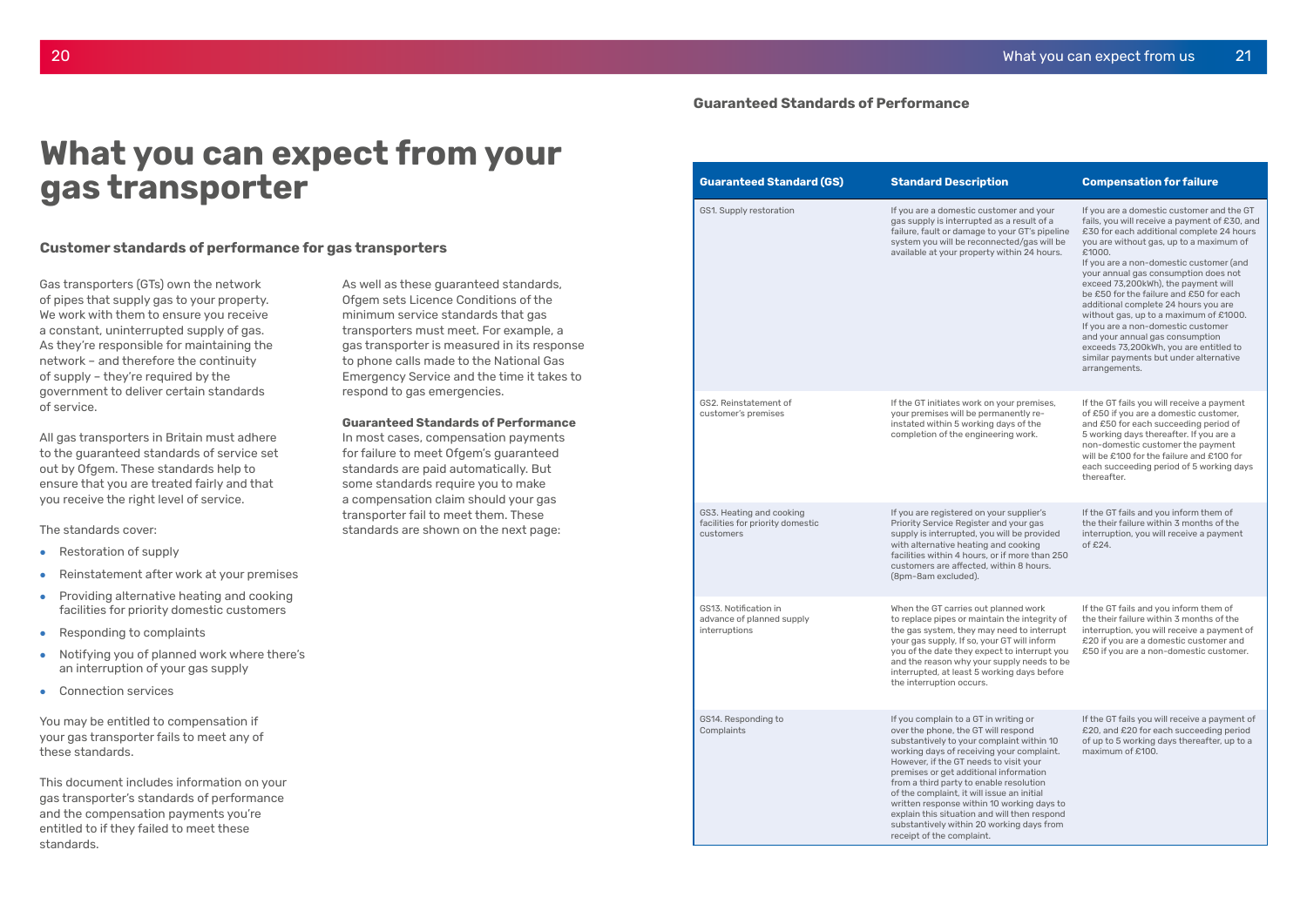#### **Guaranteed Standards for Connections**

In the following tables you'll find the guaranteed standards for new connections and service alterations. As well as these standards, your gas transporter is required to meet Ofgem's Licence Conditions – under Standard Special Condition D10 of their Licence – in 90% of cases.

#### **Payments**

### **Guaranteed Standards of Performance**

| <b>Guaranteed Standard (GS)</b>                                                   | <b>Standard Description</b>                                                                                                                                                                                                                                                              | <b>Compensation for failure</b>                                                                                                                                                                                                 |
|-----------------------------------------------------------------------------------|------------------------------------------------------------------------------------------------------------------------------------------------------------------------------------------------------------------------------------------------------------------------------------------|---------------------------------------------------------------------------------------------------------------------------------------------------------------------------------------------------------------------------------|
| GS4. Provision of standard<br>quotations (up to 275kWh)                           | If you request a standard quotation<br>from your GT for a new connection or an<br>alteration to an existing connection up to<br>and including a rate of flow of 275kWh,<br>the GT will issue it within 6 working days.                                                                   | If the GT fails you will receive a payment<br>of £10 and an additional £10 for each<br>succeeding working day up to the<br>quotation sum or £250 whichever is<br>lowest.                                                        |
| GS5 Provision of nonstandard quotations<br>(up to 275kWh)                         | If you request a non-standard quotation<br>from your GT for a new connection or an<br>alteration to an existing connection up to<br>and including a rate of flow of 275kWh,<br>the GT will issue it within 11 working days.                                                              | If the GT fails you will receive a payment<br>of £10 and an additional £10 for each<br>succeeding working day up to the<br>quotation sum or £250 whichever is<br>lowest.                                                        |
| GS6 Provision of nonstandard quotations<br>(greater than 275kWh)                  | If you request a non-standard quotation<br>from your GT for a new connection or<br>an alteration to an existing connection<br>exceeding a rate of flow of 275kWh, the<br>GT will issue it within 21 working days.                                                                        | If the GT fails you will receive a payment<br>of £20 and an additional £20 for each<br>succeeding working day up to the<br>quotation sum or £500 whichever is<br>lowest.                                                        |
| incomplete or where consents are required from third parties.                     | Note for GS4, GS5 & GS6: these standards do not apply where the information you provided to your GT was incorrect or                                                                                                                                                                     |                                                                                                                                                                                                                                 |
| GS7 Accuracy of quotations                                                        | If the quotation is found to be inaccurate<br>in accordance with the GT's published<br>accuracy scheme, the GT will reissue<br>you with a correct quotation and any<br>overcharge paid will be refunded.<br>You can contact your GT for further<br>information on their accuracy scheme. | If the quotation is found to be inaccurate<br>in accordance with the GT's published<br>accuracy scheme then you will be entitled<br>to payment(s) under GS4, GS5 or GS6 until<br>an accurate quote is issued.                   |
| GS8 Responses to land enquiries                                                   | If you ask for a Land Enquiry from your<br>GT in relation to a new connection or<br>an alteration to an existing connection<br>the GT will issue a response within<br>5 working days.                                                                                                    | If the GT fails you will receive a payment<br>of £40 and an additional £40 per working<br>day thereafter up to a maximum of £250<br>for connections up to and including<br>275kWh and £500 for connections<br>exceeding 275kWh. |
| GS9 Provision of commencement &<br>substantial completion dates (up to<br>275kWh) | If the GT receives an accepted quotation<br>for a new connection or an alteration<br>to an existing connection up to and<br>including a rate of flow of 275kWh, it will<br>offer a planned date within 20 working<br>days for commencement and substantial<br>completion of this work    | If the GT fails you will receive a payment<br>of £20 and an additional £20 per working<br>day thereafter up to the quotation sum or<br>£250 whichever is lowest.                                                                |

| <b>Guaranteed Standard (GS)</b>                                                                                                                                                                                                                          | <b>Standard Description</b>                                                                                                                                                                                                                                                                                                                                                              | <b>Compensation for failure</b>                                                                                                                                                                                                                                                                                         |
|----------------------------------------------------------------------------------------------------------------------------------------------------------------------------------------------------------------------------------------------------------|------------------------------------------------------------------------------------------------------------------------------------------------------------------------------------------------------------------------------------------------------------------------------------------------------------------------------------------------------------------------------------------|-------------------------------------------------------------------------------------------------------------------------------------------------------------------------------------------------------------------------------------------------------------------------------------------------------------------------|
| GS10 Provision of commencement &<br>substantial completion dates (greater<br>than 275kWh)                                                                                                                                                                | If the GT receives an accepted quotation<br>for a new connection or an alteration<br>to an existing connection exceeding<br>a rate of flow of 275kWh, it will offer a<br>planned date within 20 working days<br>for commencement and substantial<br>completion of this work.                                                                                                             | If the GT fails you will receive a payment<br>of £40 and an additional £40 per working<br>day thereafter up to the quotation sum or<br>£500 whichever is lowest.                                                                                                                                                        |
| GS11 Provision of commencement &<br>substantial completion dates (greater<br>than 275kWh)                                                                                                                                                                | Where the GT has agreed a substantial<br>completion date for a new connection or<br>an alteration to an existing connection it<br>will meet that date. However, this does<br>not necessarily mean that gas will be<br>available for use inside the premises as<br>the fitting of a meter, which will enable<br>the flow of gas, must be arranged by you<br>and your chosen gas supplier. | If the GT fails, you will receive a payment<br>related to the value of the contract and a<br>payment for each working day thereafter<br>up to a maximum level. Your contract will<br>be allocated to one category of the table<br>below and payments will be made in line<br>with that category up to the relevant cap. |
| <b>Guaranteed Standard (GS)</b>                                                                                                                                                                                                                          | <b>Standard Description</b>                                                                                                                                                                                                                                                                                                                                                              | <b>Compensation for failure</b>                                                                                                                                                                                                                                                                                         |
| GS12 Notification and payments under the<br>Guaranteed Standards.                                                                                                                                                                                        | Where a GT has failed any of the<br>above Guaranteed Standards or the<br><b>Connections Guaranteed Standards they</b><br>will write to inform you (or your supplier)<br>and make the payment within 20 working<br>days of compensation becoming due.                                                                                                                                     | If the GT fails to contact you and make<br>required payment in time you will<br>receive a payment of £20 in addition to<br>any payments made under the other<br>Guaranteed Standards.                                                                                                                                   |
| For failures under GS1, GS2, GS3, GS13, GS14 and GS12 payment(s) will be made either directly to you or via your gas supplier who is<br>obliged to forward this payment to you. For failures under GS4-GS11 the payment(s) will be made directly to you. |                                                                                                                                                                                                                                                                                                                                                                                          |                                                                                                                                                                                                                                                                                                                         |

| <b>Contract Value</b>                                                                                                       | <b>Payment</b>                         | Cap                                    |  |
|-----------------------------------------------------------------------------------------------------------------------------|----------------------------------------|----------------------------------------|--|
| Up to & incl. £1,000                                                                                                        | £20                                    | The lesser of £200 or the contract sum |  |
| Up to & incl. £4,000                                                                                                        | Lesser of £100 or 2.5% of contract sum | 25% of the contract sum                |  |
| Up to & incl. £20,000                                                                                                       | £100                                   | 25% of the contract sum                |  |
| Up to & incl. £50,000                                                                                                       | £100                                   | £5,000                                 |  |
| Up to & incl. £100,000                                                                                                      | £150                                   | £9,000                                 |  |
| <b>Note:</b> for GS9, GS10 & GS11 these standards do not apply where you have specifically asked your GT to delay the work. |                                        |                                        |  |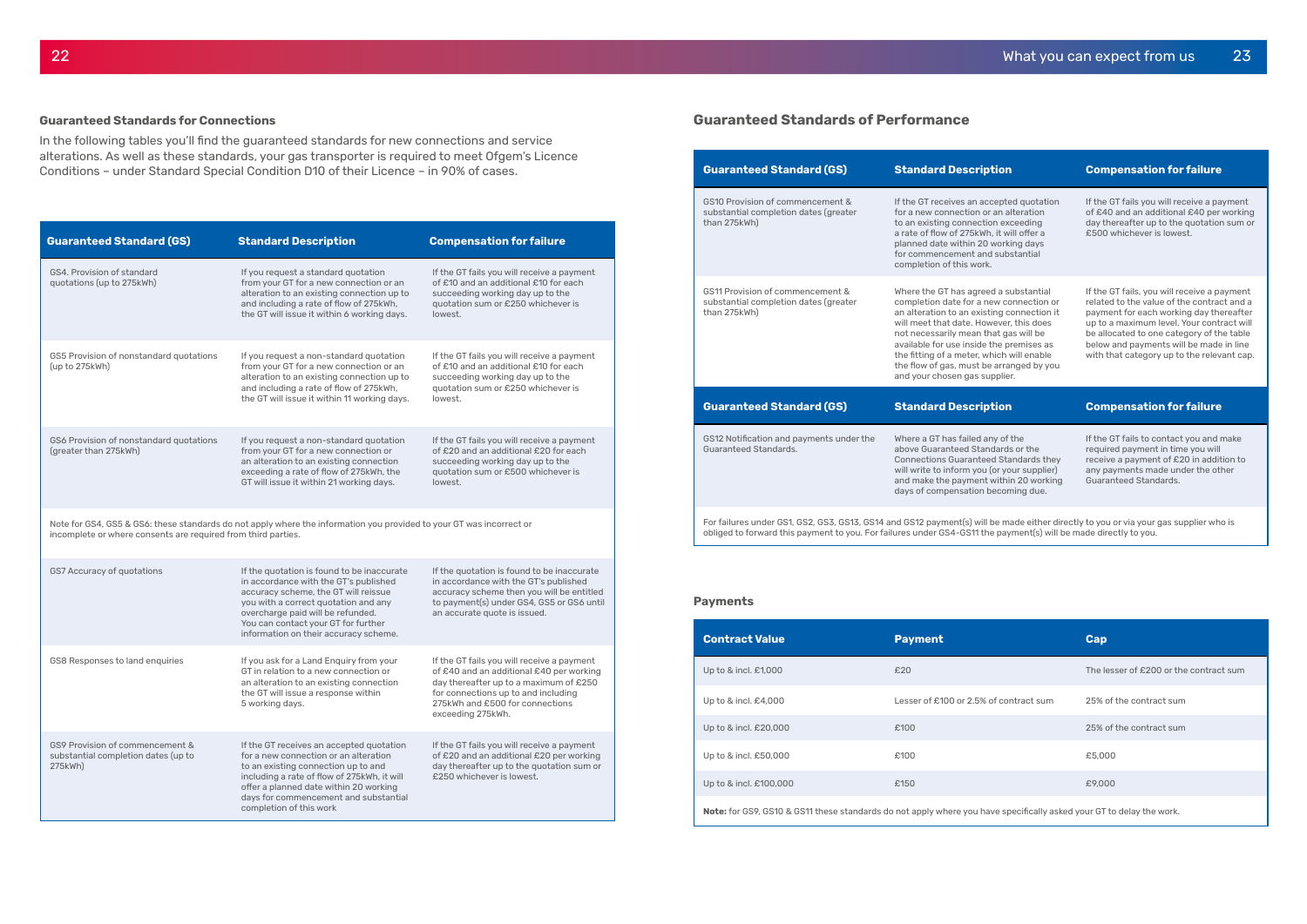#### **Exclusions to Guaranteed Standards**

Please note: there are certain exclusions, agreed by Ofgem, where the guaranteed standards in the previous tables may not apply.

These exclusions include events beyond the gas transporter's control – such as severe weather, industrial action, damage caused by the customer, actions by third parties, legislative constraints – and labour disputes.

The standards may also not apply if the gas transporter is unable to gain access to your premises or can't complete work for safety reasons.

If your gas transporter invokes any of these exclusions, it will need to demonstrate that it's taken all reasonable steps to meet the standard.

#### **Licence Conditions**

All gas transporters listed in this document must meet the standards set out in Ofgem's Licence Conditions on an annual basis. As well as meeting the 90% standard for connections work, they must meet the Licence Conditions described in the following table:

You can find the actual performances of each gas transporter for the period 1 April 2018 to 31 March 2019 in the table on the following page.

| <b>Licence Condition</b>                                                                                                | <b>Definition</b>                                                                                                                                                                                                                                                                                                                                                            | <b>Annual Target</b> |
|-------------------------------------------------------------------------------------------------------------------------|------------------------------------------------------------------------------------------------------------------------------------------------------------------------------------------------------------------------------------------------------------------------------------------------------------------------------------------------------------------------------|----------------------|
| Standard Special Condition D10 - Quality<br>of service standards<br>Paragraph 2(f) - Responding to telephone<br>calls   | Telephone calls to the National Gas Emergency<br>Service (which operates 24 hours a day), the general<br>enquiry line and the meter point reference number<br>helpline (during the hours which they operate) shall<br>be answered within 30 seconds of the call being<br>connected.                                                                                          | 90%                  |
| Standard Special Condition D10 - Quality<br>of service standards<br>Paragraph $2(q)$ – Responding to gas<br>emergencies | Where a GT receives a report of a gas escape or other<br>gas emergency, including a significant escape of<br>carbon monoxide or other hazardous situations, it<br>shall attend as quickly as possible within the following<br>timescales:<br>(a) All uncontrolled escapes/gas emergencies within<br>1 hour.<br>(b) All controlled escapes/gas emergencies within<br>2 hours. | 97%                  |

|                                        | % Performance achieved against Licence Standards in 2018/2019 |                                                                                |                                                                                                                   |                                                                                                                                 |
|----------------------------------------|---------------------------------------------------------------|--------------------------------------------------------------------------------|-------------------------------------------------------------------------------------------------------------------|---------------------------------------------------------------------------------------------------------------------------------|
| <b>Gas Transporter</b><br><b>Owner</b> | Network area<br>owned by Gas<br><b>Transporter</b>            | 2(f) Telephone response<br>times (proportion<br>answered within 30<br>seconds) | 2(g) Response to<br>uncontrolled escapes<br>(proportion attended<br>within 1 hour) answered<br>within 30 seconds) | 2(g) Response to<br>controlled escapes<br>(proportion attended<br>within 2 hours)<br>(proportion answered<br>within 30 seconds) |
|                                        | East of England                                               | 94.46%                                                                         | 98.5%                                                                                                             | 99.3%                                                                                                                           |
|                                        | London                                                        | 94.46%                                                                         | 98.1%                                                                                                             | 98.8%                                                                                                                           |
| Cadent                                 | North West                                                    | 94.46%                                                                         | 98.9%                                                                                                             | 99.7%                                                                                                                           |
|                                        | <b>West Midlands</b>                                          | 94.46%                                                                         | 98.9%                                                                                                             | 99.4%                                                                                                                           |
| SGN                                    | Scotland                                                      | 94.46%                                                                         | 98.7%                                                                                                             | 99.5%                                                                                                                           |
| SGN                                    | Southern                                                      | 94.46%                                                                         | 98.7%                                                                                                             | 99.4%                                                                                                                           |
| Wales & West<br><b>Utilities</b>       | Wales & West                                                  | 94.46%                                                                         | 99.0%                                                                                                             | 99.8%                                                                                                                           |
| Northern Gas<br>Networks               | Northern                                                      | 94.46%                                                                         | 99.7%                                                                                                             | 99.9%                                                                                                                           |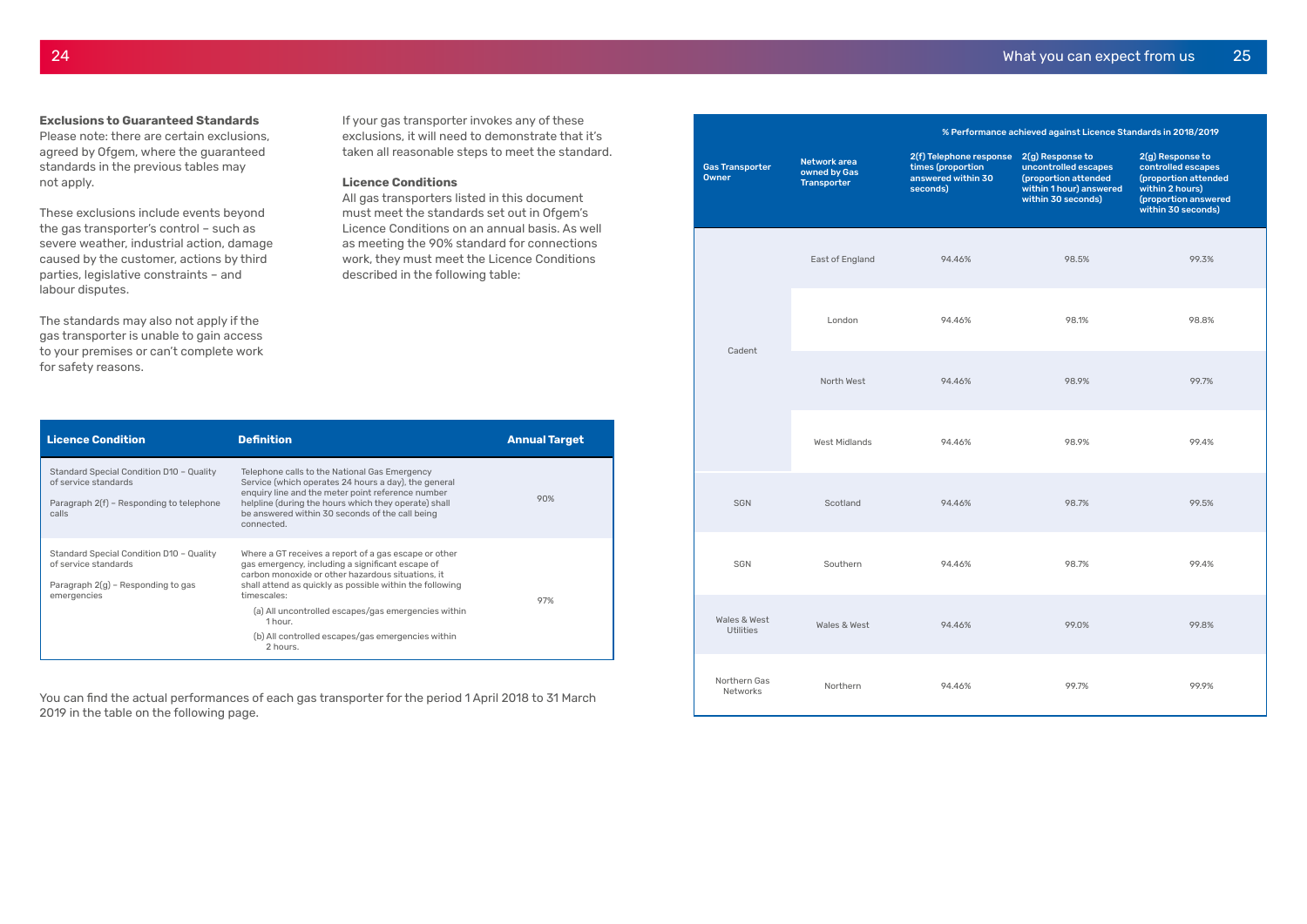#### **Some terms explained**

| <b>Domestic customer</b>     | A customer whose gas supply is taken wholly or mainly for domestic purposes.                                                                                                                                                           |
|------------------------------|----------------------------------------------------------------------------------------------------------------------------------------------------------------------------------------------------------------------------------------|
| <b>Non-Domestic customer</b> | A customer whose gas supply is taken wholly or mainly for non-domestic purposes.                                                                                                                                                       |
| <b>Priority customer</b>     | A domestic customer who has been identified to the GT by a registered gas supplier in<br>accordance with the licence conditions, as having special needs.<br>If you think you should be on this list please contact your gas supplier. |
| <b>Controlled gas escape</b> | Where the person reporting the escape, or someone on their behalf, has taken all the<br>actions advised by the emergency call centre agent and can no longer smell gas                                                                 |
| Uncontrolled gas escape      | Where the person reporting the escape, or someone on their behalf, has taken all the<br>actions advised by the emergency call centre agent and can still smell gas.                                                                    |

| <b>Cadent</b> | Cadent<br>Customer Centre - Customer<br>Care Team<br><b>Brick Kiln Street</b><br>Hinckley<br>Leicestershire<br>LE10 ONA<br>0345 070 0203<br>wecare@cadentgas.com<br>cadentgas.com | <b>Northern Gas</b><br><b>Networks</b> | Northern Gas Networks<br>1100 Century Way<br>Thorpe Park Business Park<br>Colton<br>Leeds<br><b>LS15 8TU</b><br>0800 040 7766<br>customercare@northerngas.co.uk<br>northerngasnetworks.co.uk                                        |
|---------------|-----------------------------------------------------------------------------------------------------------------------------------------------------------------------------------|----------------------------------------|-------------------------------------------------------------------------------------------------------------------------------------------------------------------------------------------------------------------------------------|
| <b>SGN</b>    | <b>SGN</b><br>Customer Service<br>Inveralmond House<br>200 Dunkeld Road<br>Perth<br><b>PH13A0</b><br>0800 912 1700<br>customer@sgn.co.uk<br>sgn.co.uk                             | Wales & West<br><b>Utilities</b>       | Wales & West Utilities<br><b>Customer Services</b><br>Wales & West House<br>Spooner Close<br><b>Celtic Springs</b><br>Coedkernew<br>Newport<br><b>NP10 8FZ</b><br>0800 912 2999<br>enquiries@wwutilities.co.uk<br>wwutilities.co.uk |

## $26$  Mhat you can expect from us  $27$

## **NATIONAL GAS EMERGENCY SERVICE:**

365 days a year, 24 hours a day

Smell gas? Call free on **0800 111 999**

**(**Minicom/textphone **0800 371787)**

All calls are recorded and may be monitored for training purposes